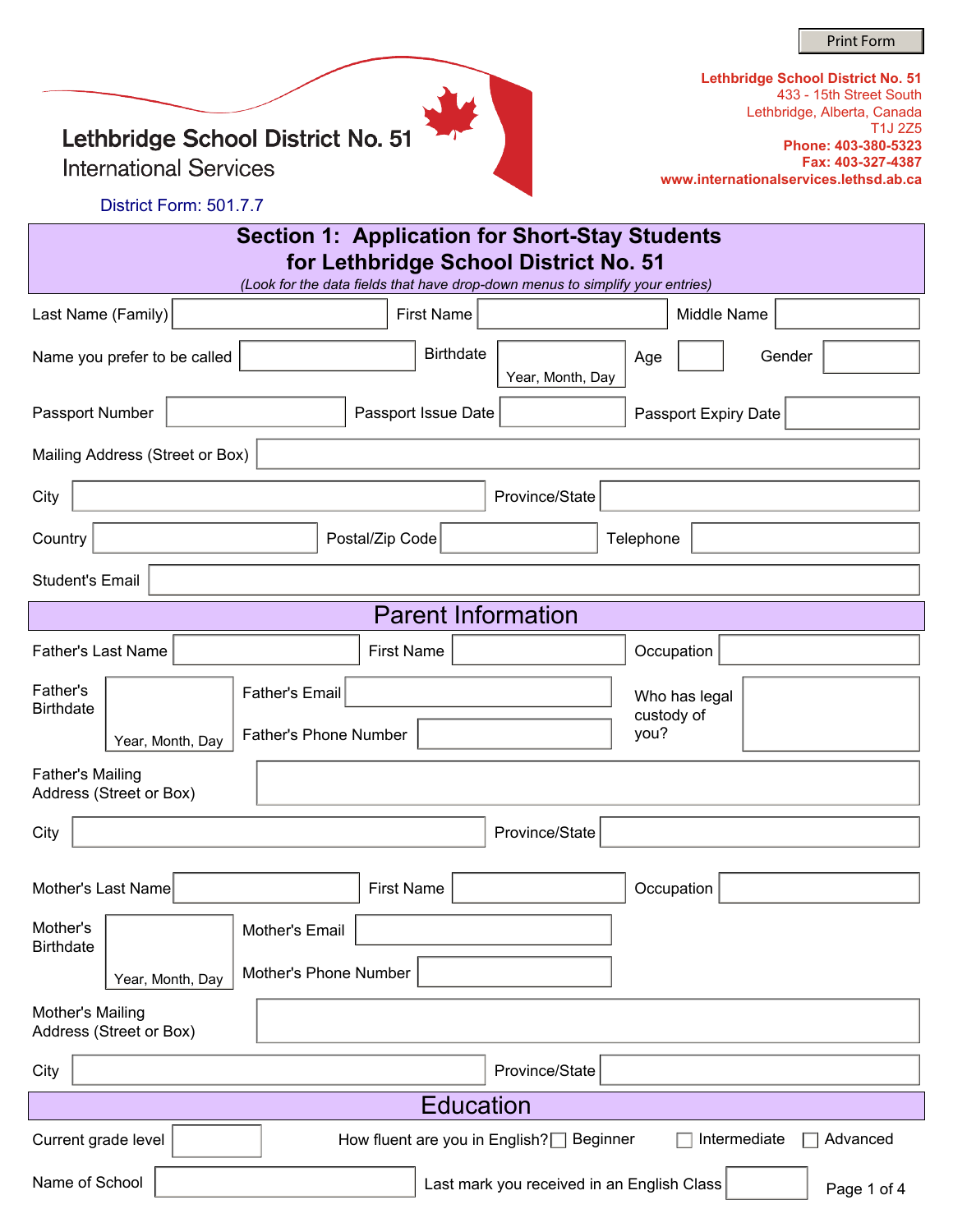## **Section 2: Medical Insurance**

*International students must purchase medical insurance through our school district. Our group insurance covers sickness and accidents including: prescriptions, emergency dental, emergency medical evacuation, emergency family transportation, trips outside of Canada, doctor's visits, ambulance, repatriation.* 

*Insurance rates and detailed information regarding the coverage provided are available on our International Services website.*

| <b>Arrival Date?</b>                                                                  |                                       | Departure Date?           |                     |                                             | Name of Family Doctor |                    |  |
|---------------------------------------------------------------------------------------|---------------------------------------|---------------------------|---------------------|---------------------------------------------|-----------------------|--------------------|--|
| Name of Clinic in Home Country<br>Phone                                               |                                       |                           |                     |                                             |                       |                    |  |
| List any physical handicaps or<br>medical conditions you feel we should<br>know about |                                       |                           |                     |                                             |                       |                    |  |
| $\Box$ Yes, I have an allergy to pets                                                 |                                       |                           | What type of pets?  |                                             |                       |                    |  |
| $\Box$ Yes, I have an allergy to foods                                                |                                       | What type of food?        |                     |                                             |                       |                    |  |
|                                                                                       | Yes, I have an allergy to medications | What type of medications? |                     |                                             |                       |                    |  |
| <b>Section 3: Homestay Application Information</b>                                    |                                       |                           |                     |                                             |                       |                    |  |
| Tell us about yourself by marking the words that best describe you:                   |                                       |                           |                     |                                             |                       |                    |  |
| Outgoing                                                                              | Serious                               | Independent               | Studious            | Shy<br>$\blacksquare$                       | Hardworking           | Quiet<br>$\Box$    |  |
| Cheerful                                                                              | Optimistic                            | <b>Neat</b>               |                     |                                             |                       |                    |  |
|                                                                                       |                                       |                           |                     | Tell us which hobbies and sports you enjoy: |                       |                    |  |
| Art galleries                                                                         | Automobiles                           | <b>Baking</b>             | Baseball            | <b>Billiards</b>                            | Board games           | <b>Boating</b>     |  |
| Camping                                                                               | Chess                                 | Comic books               | Computers           | Concerts                                    | Cooking               | Cultural<br>events |  |
| Drawing                                                                               | Fishing                               | Football                  | Gardening           | Golf<br>$\blacksquare$                      | Hockey                | Motorcycles        |  |
| Movies                                                                                | Music                                 | Painting                  | Photography         | Reading<br>$\blacksquare$                   | Shopping              | Soccer             |  |
| $\Box$ Tennis                                                                         | $\Box$ Theatre                        | $\Box$ Travel             | $\Box$ Video games  |                                             |                       |                    |  |
|                                                                                       |                                       |                           |                     |                                             |                       |                    |  |
| Aerobics                                                                              | Badminton                             | <b>Ballet</b>             | <b>Biking</b>       | <b>Bowling</b>                              | Curling               | Dance              |  |
| Gymnastics                                                                            | Handball                              | Hiking                    | Horseback<br>riding | Kickboxing                                  | Lacrosse              | Martial arts       |  |
| Paddleboard                                                                           | Racquetball                           | Rock<br>climbing          | Rollerblading       | Rugby<br>$\Box$                             | Running               | Sailing            |  |
| Skateboard                                                                            | Skating                               | Skiing                    | Snowboard           | Squash                                      | Swimming              | Table tennis       |  |
| Volleyball                                                                            | Walking                               | Yoga                      |                     |                                             |                       |                    |  |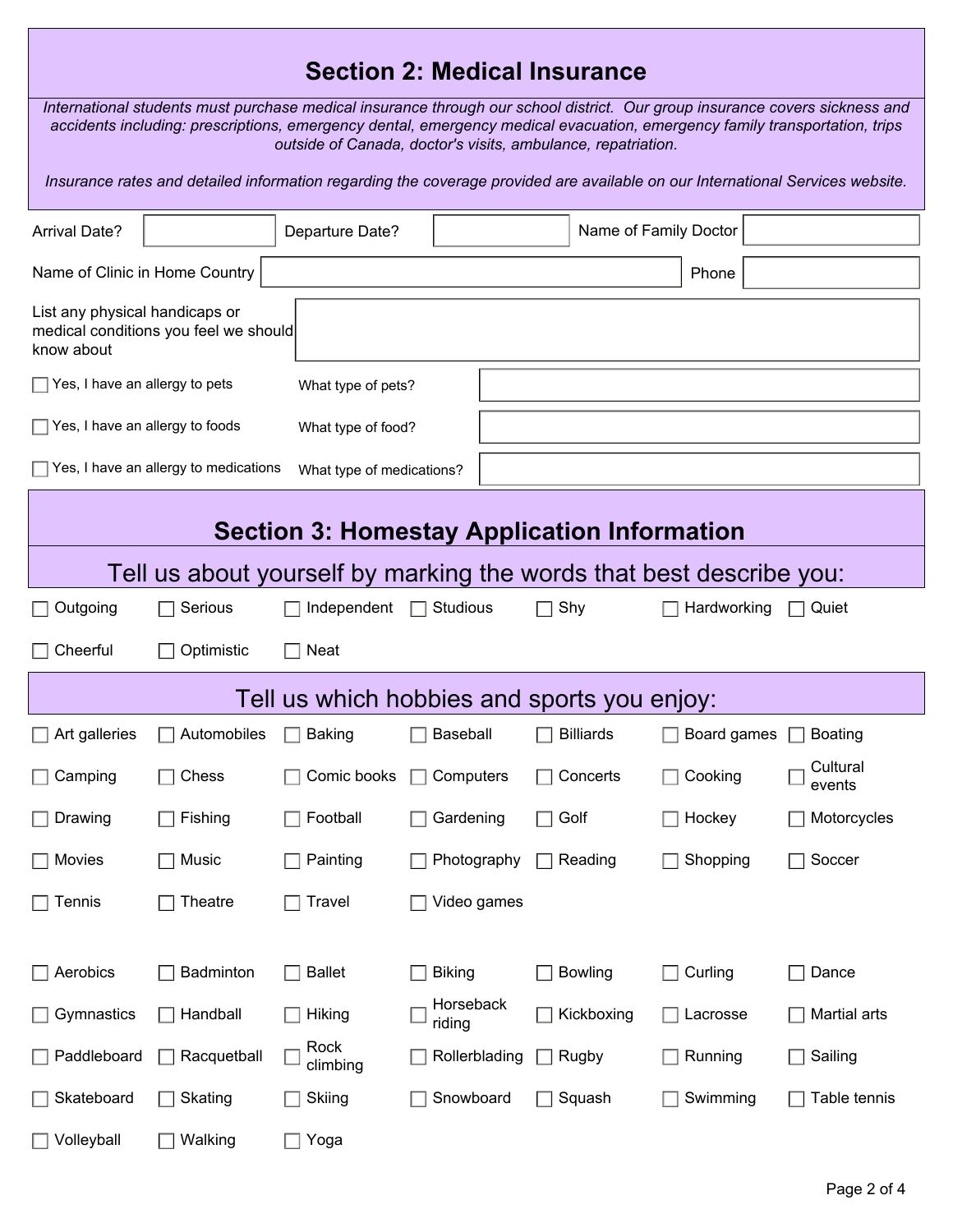| Food preferences:                                                                      |                       |                                              |                   |  |                  |                                                                       |                         |
|----------------------------------------------------------------------------------------|-----------------------|----------------------------------------------|-------------------|--|------------------|-----------------------------------------------------------------------|-------------------------|
| am vegetarian                                                                          |                       | Are there any foods you<br>strongly dislike? |                   |  |                  |                                                                       |                         |
| $\Box$ I require a gluten free diet                                                    |                       |                                              |                   |  |                  |                                                                       |                         |
| $\Box$ I require a lactose free diet                                                   |                       |                                              |                   |  |                  |                                                                       |                         |
|                                                                                        |                       |                                              |                   |  |                  | Which of the following foods do you enjoy: (check all foods you like) |                         |
| $\Box$ Pork                                                                            | Chicken               | Beef                                         | Fish              |  | <b>Barbecue</b>  | Rice<br>$\Box$                                                        | Potatoes                |
| Vegetables                                                                             | Salads<br>L           | Fruit                                        | Asian Food        |  | <b>Fast Food</b> | Noodles/Pasta                                                         | Cereals<br>$\mathbf{1}$ |
|                                                                                        |                       |                                              |                   |  |                  |                                                                       |                         |
| Home preferences: (check all that you prefer)                                          |                       |                                              |                   |  |                  |                                                                       |                         |
| Young children<br>No Young Children<br>No Teenagers<br><b>Adults Only</b><br>Teenagers |                       |                                              |                   |  |                  |                                                                       |                         |
| No Adults Only<br>$\mathsf{L}$                                                         | <b>Other Students</b> |                                              | No Other Students |  | No Preference    |                                                                       |                         |
| $\Box$ Pets                                                                            | No Pets               |                                              |                   |  |                  |                                                                       |                         |
| Type of host family you prefer:                                                        |                       |                                              |                   |  |                  |                                                                       |                         |
| A family who wants you to be involved in their social life and activities              |                       |                                              |                   |  |                  |                                                                       |                         |

A family who gives you a little more independence for your own social life

Г

| List your family members (Information for your homestay family): |     |              |  |  |  |  |
|------------------------------------------------------------------|-----|--------------|--|--|--|--|
| Name                                                             | Age | Relationship |  |  |  |  |
| Name                                                             | Age | Relationship |  |  |  |  |
| Name                                                             | Age | Relationship |  |  |  |  |
| Name                                                             | Age | Relationship |  |  |  |  |
| Name                                                             | Age | Relationship |  |  |  |  |
| Name                                                             | Age | Relationship |  |  |  |  |